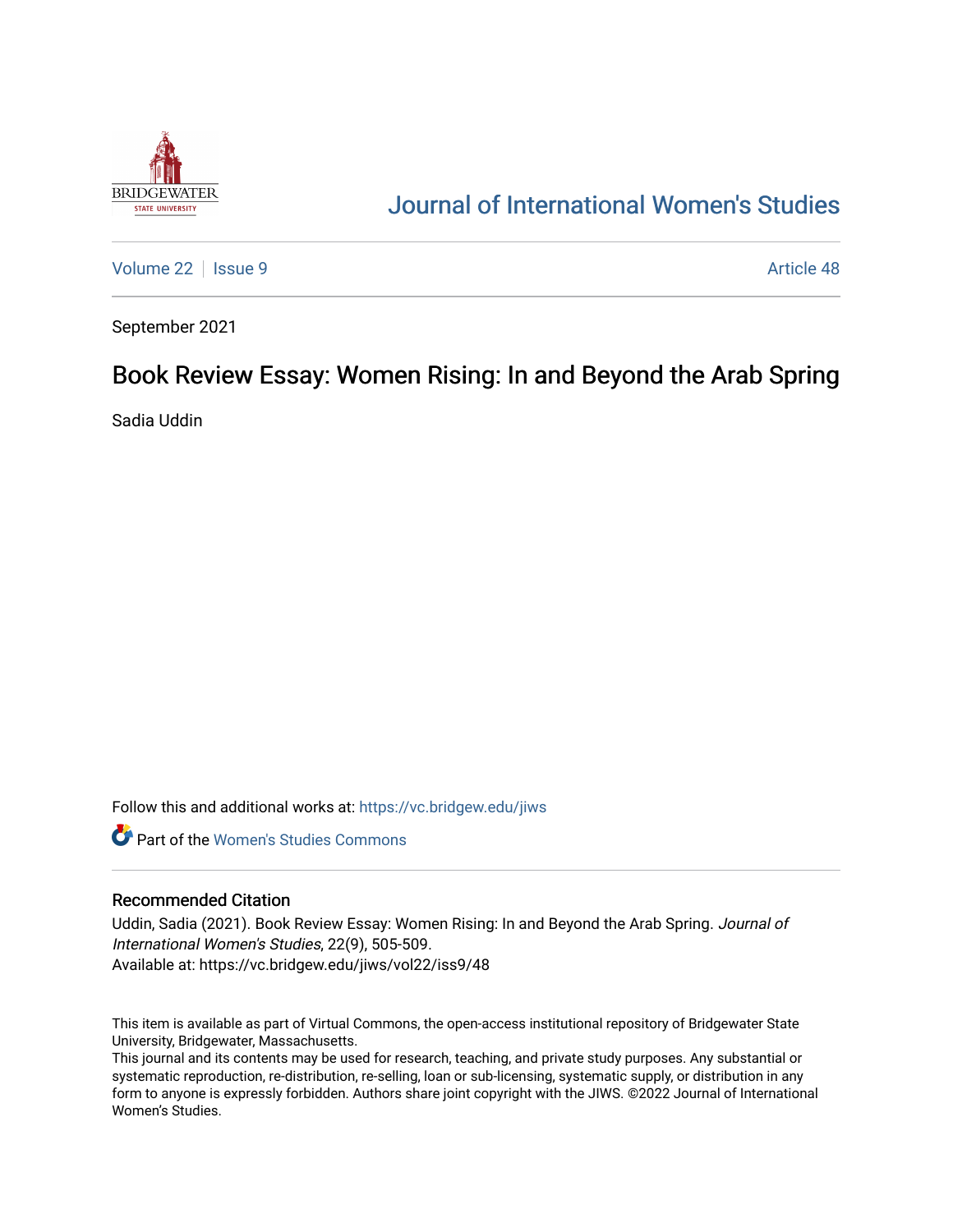#### Uddin: Book Review Essay: Women Rising: In and Beyond the Arab Spring

This journal and its contents may be used for research, teaching and private study purposes. Any substantial or systematic reproduction, re-distribution, re-selling, loan or sub-licensing, systematic supply or distribution in any form to anyone is expressly forbidden. ©2021 Journal of International Women's Studies.

### *Book Review Essay: Women Rising: In and Beyond the Arab Spring*[1](#page-1-0)

Sadia Uddin[2](#page-1-1)

## *I am no longer a tenant of my body. I am no longer enthralled in snares of silences. I am ME, birthing a new life into my soul, catalyzing change, and becoming an agent of change. I am ready to sail, to brave the horizon and go beyond[1](#page-5-0)*

The viral image of Sudanese activist Alaa Salah appears on the cover of Rita Stephan and Mounira M. Charrad's *Women Rising* and projects a young and defiant Arab woman draped in a white cotton thobe and gold earrings standing on top of a vehicle amidst a throng of Sudanese protestors.<sup>[2](#page-5-1)</sup> These protestors are predominantly women carrying smartphones to document and broadcast the Sudanese revolution in real time, which is symbolic of a repositioning of Arab women's role in activism. This iconic photograph captured by Lana Haroun became widely popular in 2019 and has since been used to represent women's resistance in the contemporary Arab world. Salah, as a young Arab woman, signifies a continuation of the efforts of Sudanese women who came before her yet, her image also serves to remind readers that Arab women are still defiant although their modes of protesting and activism have changed over time. The use of Salah's image plays a pivotal role in capturing the reader's interest and invites one to anticipate the forthcoming contents of the book.

Another reason to reflect on Salah's image is that it stands in stark contrast to commonly used Orientalist tropes of Arab women as silenced, demure, or politically unaware. Historically, Western perceptions of Arab women were shaped by Orientalist artistic depictions which imagined them as sensual and erotic beings often languishing in harems.<sup>[3](#page-5-2)</sup> Beyond these visual depictions, Western notions of Arab women also carried over into literature and were widely disseminated. As Edward Said (2003) noted*,* women were receptacles of what he described as a 'male-power fantasy'.<sup>[4](#page-5-3)</sup> These ideas correspond to and are reproduced through popular culture whereby Arab women are depicted as silent victims in need of rescue.

However, this bold image also initiates inquiry into whether women were always present, vocal, and involved in movements of resistance across the Arab world. Western conceptualizations of Arab women have often relegated them to the confines of silence, invisibility and oppression to perpetuate ideas of Arab women being in need of saving by the West. Sherene Razack (2008) also builds on this by examining how Muslim populations, in particular, are regulated under the pretense of protecting Muslim women from patriarchy and Islam.<sup>[5](#page-5-4)</sup> Thus, when the Arab Spring gained momentum in 2011, it was assumed that this new and infectious wave of resistance had finally spread to Arab women and was now beckoning them to rise up and fight for the quintessential 'Western' ideals of democracy, social justice and specifically, women's rights.

<span id="page-1-0"></span><sup>1</sup> Stephan, R, and Charrad, M. M. (Eds.). (2020). *Women Rising: In and Beyond the Arab Spring.* New York City, New York: New York University Press.

<span id="page-1-1"></span> $<sup>2</sup>$  Sadia Uddin is a doctoral candidate in the Humanities at York University in Toronto, Canada.</sup> Εmail: [ssuddin@yorku.ca](mailto:ssuddin@yorku.ca)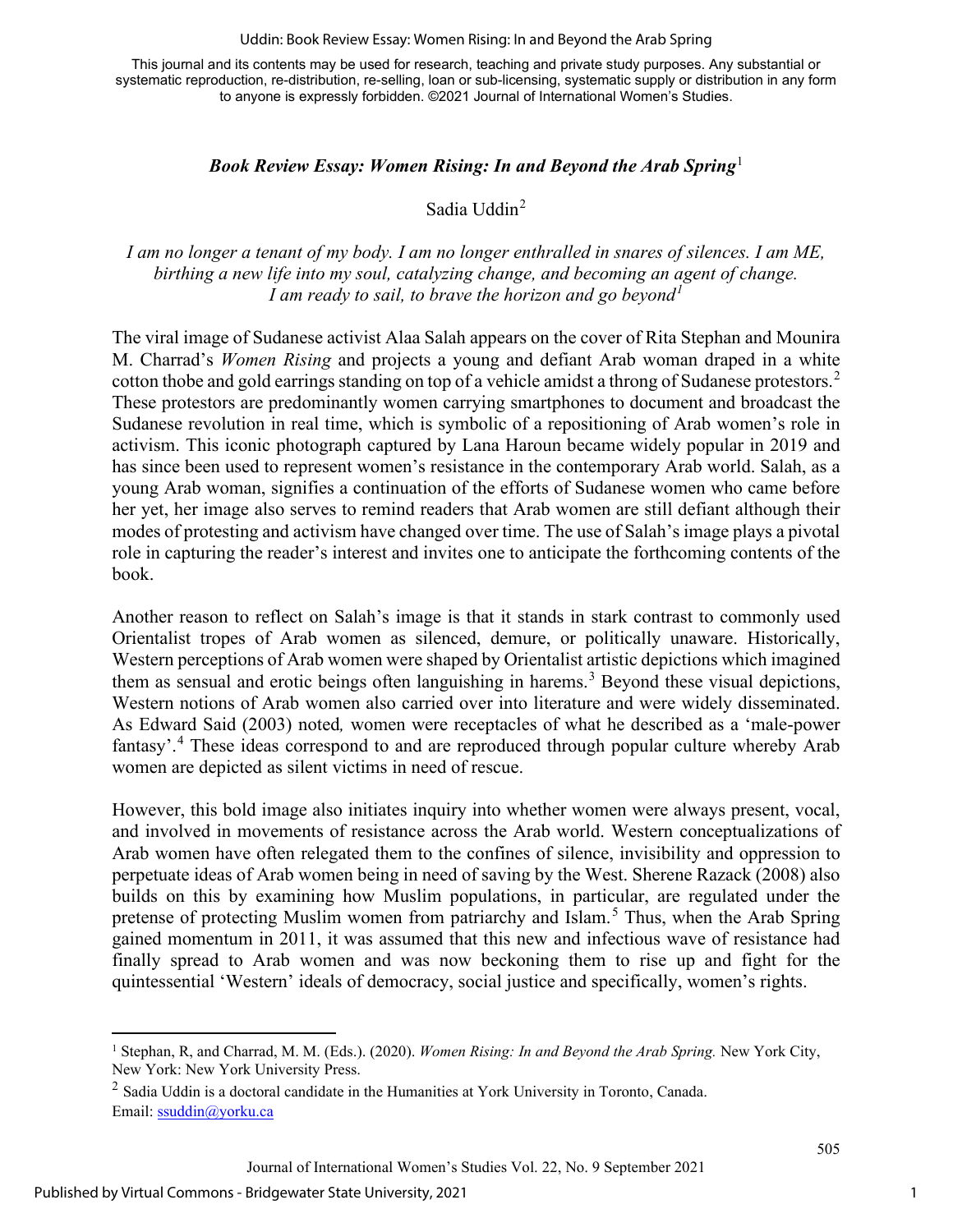The Arab Spring is thus cited as the catalyst for Arab women's empowerment but Rita Stephan and Mounira M. Charrad as Arab research scholars, demystify this claim by providing readers with historical insights that outline the ways in which Arab women's involvement in social and political activism has predated the Arab Spring. Yet, the Arab Spring serves as an underpinning to examine how innovative or modified modes of outreach and mobilization such as social media and technology are being used as tools to better organize an array of Arab women's movements and initiatives in their respective societies.

While it is important to reflect on Arab Women's increasing use of technology and social media platforms such as Facebook, YouTube, Twitter and blogging websites to mobilize, it is also imperative to note that their use of technology is how we, as outsiders to the Arab Spring, have been privileged to gain insight into the change they initiated. This volume makes it apparent to the unfamiliar reader that Arab women have been frontrunners and agents of change who used their own methods to offer us a look into their activism in several ways. It is emphasized for the reader that Arab women emerged from the Arab Spring not as 'victims' as some narratives would suggest but as social actors in the changes they helped to usher in (p. 61). In addition to the euphoric images of the Arab Spring, women were signaling change in more ways than one and as the title of this work suggests, strides of change are being made and will continue into the future.

The editors thematically divided *Women Rising* into five parts, with each part containing eight personal reflections and forty chapters in total. Each part of the volume is equally as diverse as those sharing their experiences and insights as activists or participant observers. The editors present this work under the broad categories of the three R's, which include *resistance, revolution*  and *reform* and serve as the theoretical concepts that subsequently correspond to three bodies of literature (p. 4). Firstly, this volume aims to *resist* feminist literature and more blatantly critiques transnational feminists including Alexander & Mohanty (1997); Enloe (2000); and Kandiyoti (1988), who propose that all victims of colonialism and imperialism share a collective subaltern identity. [6](#page-5-5) This critique necessitates the contributions of diverse Arab women spanning across fifteen states and as the reader learns, their diversity is certainly not limited to a specific social class, religion, ethnicity, language, sexuality or space. Furthermore, this resistance sets the ground for taking an intersectional approach to understanding the experiences of Arab women in and beyond the Arab Spring. The editors thus, identify gaps in existing Third World feminist scholarship which does not adequately represent Arab women and subsequently provide a platform for Arab women to be heard (p. 5). The next theme addresses social revolutions and explores the role of the Arab Spring in facilitating Arab women's more pronounced involvement in public life, their subsequent leadership in organizing protests and their demands for increased representation (p. 6). Lastly, the book addresses reforms in gender politics by examining how women have stepped up their efforts to introduce gender reforms in politics through 'intensified pressure from below' (p.7).

The book includes a forward by Suad Joseph, a Research Professor at the University of California-Davis and lays the groundwork for the personal accounts that necessitated the compilation of this book focusing on Arab women. Joseph recognizes the tendency of Western social media, news and popular culture to perpetuate ideas of Arab women as either being apolitical or lacking a political voice (xiii). Thus, *Women Rising* has become an important body of work to reflect on

2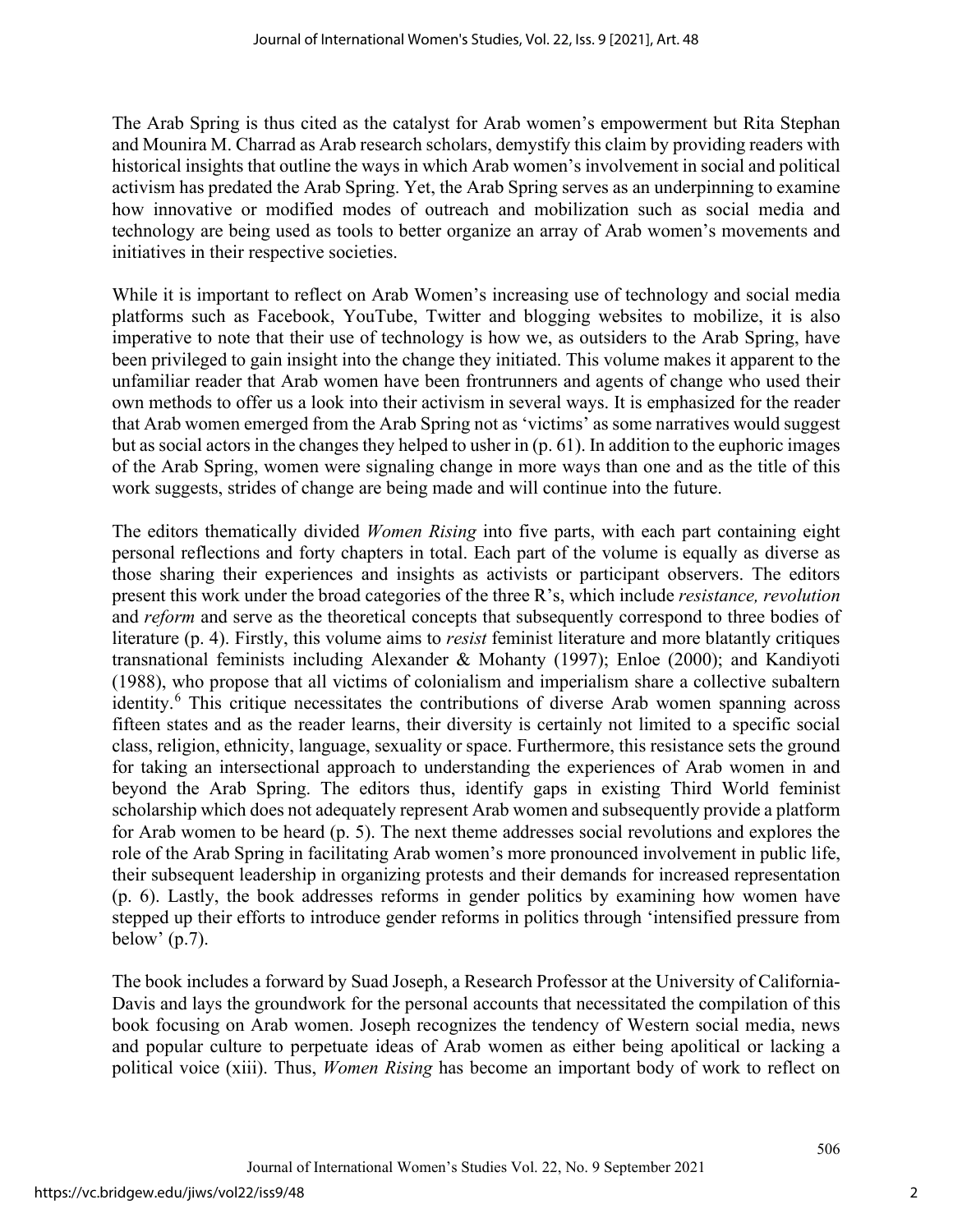Arab women's activism "not as a fleeting moment, but as one moment in a long genealogy of Arab women's activism" (xiii).

In the *Introduction,* Stephan and Charrad therefore, make apparent their aim to challenge totalizing perceptions of Arab women. They effectively achieve this by providing a platform for those voices which are either rarely heard or deliberately silenced. Thus, this volume includes chapters that lend voice to filmmakers, poets, artists, students, rural women, queer feminists and housewives (p.3). These voices are diversified further as the contributors focus on issues that range from citizenship, voting rights, civil liberties, family law etc. The editors also acknowledge that change is not swift and takes time. But they argue that change is not stagnant because it continues to occur behind the scenes. Their effort for compiling this work is to document some of these ongoing changes so that readers may appreciate how the past has led to the improved conditions of women in the present and the ways in which this will continue into the future. Thus, the title *Women Rising* 'in' and 'beyond' the Arab Spring embodies hope and demonstrates very clearly that strides for further change are already in motion as they had been prior to the Arab Spring as well.

Part One explores what Arab women fight for and includes eight accounts of how women have challenged the status quo against violence, oppression and injustice to demand sociopolitical, economic, legal and sexual rights in various capacities (p.13). The late Rula Quawas reflects on how literature, feminist theory and discourse connected her to her students and encouraged them to *unlearn* the patriarchal perspective which has been deeply ingrained in how Arab women are expected to see the world around them (p.13). Quawas also shares poetry through which she frames the collective experiences of students in her feminist theory courses and hails their emergence as independent individuals and 'active agents' who learned to question their male dominated surroundings in Jordan (p. 16). Amal Amireh takes an intersectional approach in locating queerness in Palestine and examines the entanglement of queer sexualities with the Palestine-Israel conflict (p.44). Lina Abirafeh and Ghida Anani provide insight into the partnerships formed by Arab men to educate men and youth about violence against women in Lebanon using filmmaking and audiovisual materials (p.50). This positive social shift represents men as partners rather than perpetrators of violence who can support women's efforts for social change (p.50). Next, Ginger Feather pens Najia Adib's efforts to raise awareness about pedophilia and child rape, which had previously been taboo in Morocco's conservative society (p. 53).

The second part of *Women Rising* is perhaps the most crucial as it effectively encapsulates the diversity of Arab women. These chapters outline the importance of ideologies and beliefs in mobilizing women both locally and regionally. The section begins with a chapter authored by Mounira M. Charrad and Amina Zarrugh and frames the Islamist and secularist debate on opposing readings of women's status and social placement in the Tunisian Constitution (p.83). This is followed by Syrian Parliamentarian Maria Saadeh's belief that as both a patriot and a Christian, she must remain within the Parliament despite its flaws to actively partake in implementing political reforms in Syria and promote the democratic process (p. 96). Professor Nadje Al-Ali shares the challenges faced by feminist scholars who simultaneously have to confront Islamophobia and racism while striving towards gender equity and equality for Iraqi women (p. 98). These tensions are exacerbated in Iraq through its colonial legacies, which have shaped Iraq's exposure to Islamic militancy, sectarianism, and authoritarian militarism (p. 105). On the other hand, Samaa Gamie engages with the complications of feminist activism being equated with a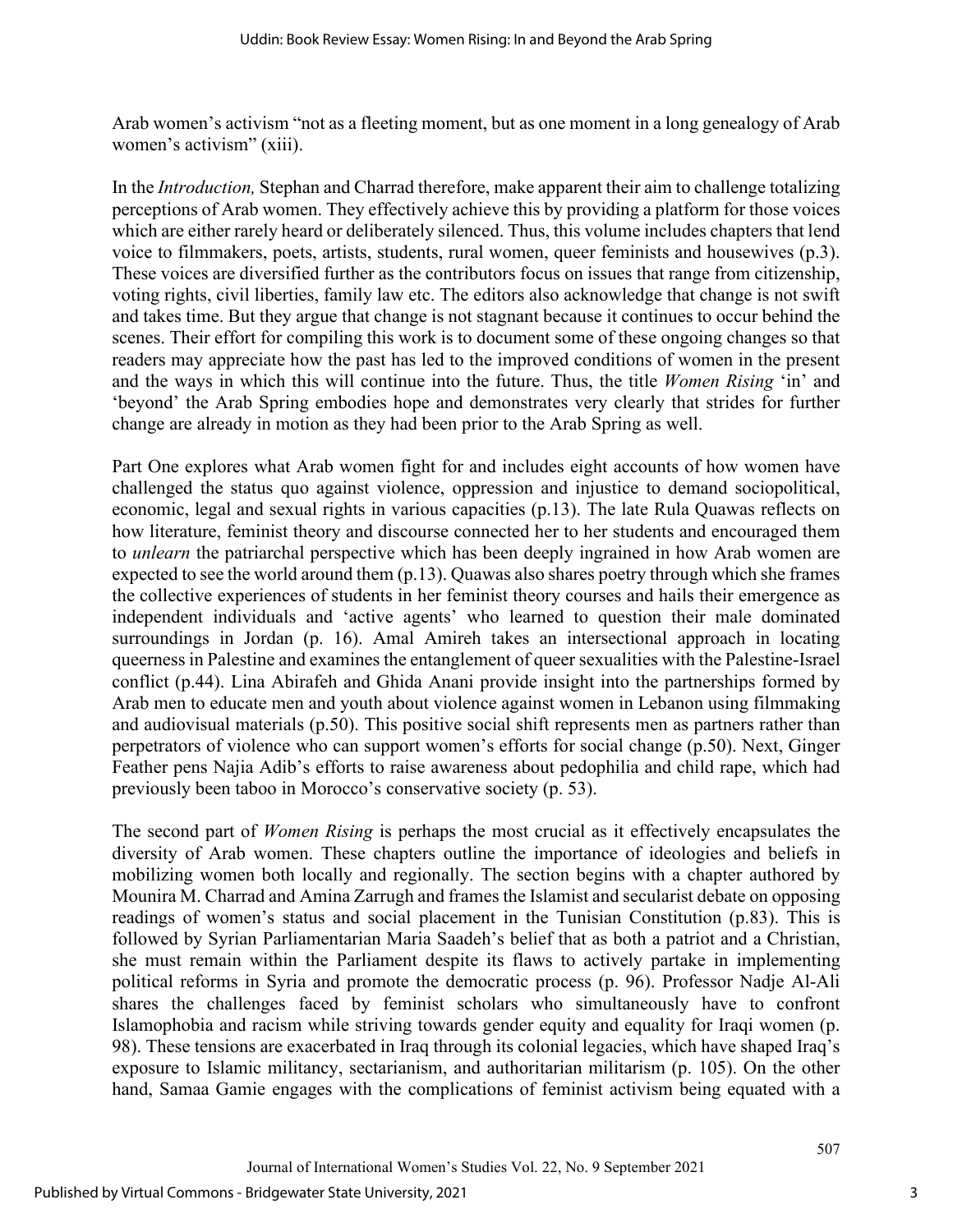Western pact against Egypt (p. 117). Gamie shares how Egyptian women's struggles against intolerance, fanaticism and oppression are misrepresented and undermined to the extent of questioning their patriotism. Using Asmaa Mahfouz as a focal point, Gamie outlines how Mahfouz's defiance was met with disapproval as it violated the "code of silence and invisibility" (p. 125).

Part Three explores Arab women's myriad forms of creative expression as agency to advocate social change and demand social and political rights. The chapters draw linkages between artists and the protestors by outlining their use of artistic expression such as graffiti and street art. Rita Stephan authors the formative chapter to discuss how Arab women's cyberactivism has evolved and advanced since 1999 (p.149). Using the Arab Women Solidarity Association United (AWSA) as a reference, Stephan's reflection on the early days of connecting and mobilizing via email allows readers to grasp that cyberactivism among Arab women existed much before the Arab Spring gained momentum and that change is rooted in women's ongoing struggle with power, oppression and male dominance (p. 159). The creative expressions of Arab women are further captured through film, photographs and literature. Katrina Eileraas Karakuş discusses Aliaa Elmahdy's nude protest in Egypt and her subsequent exile to Sweden (p.161). Online outlets enabled Elmahdy to engage in transnational activism after losing physical connectivity with local Arab feminists (p. 162). However, Karakuş argues against the 'emancipatory' potential of Elmahdy's alliance with Femen, which reflects to the reader that diverse and competing perspectives can be expected (p.167). Andy Young takes the reader through the trajectory of Egyptian activism documented in sketches and literature from 1158 BC, which has since been developed further through visual arts such as graffiti and street art which manifested particularly during the Arab Spring and transformed the streets of Cairo (p. 190). Young's work thus, links the past to present and clearly demonstrates this transition through the artworks of Bahia Shehab (p. 196).

Part Four engages with how women use space to mobilize. Amina Zarrugh documents women's efforts to recover disappeared family members from Libya's Abu Salim prison (p. 234), while Theresa Hunt surveys the lead Egyptian women took in developing anti-sexual harassment campaigns (p.245). Young Cairo-based women identified harassment as a prevalent social issue that garnered less attention due to a lack of data (p. 249). These tech-savvy women developed the HarassMap system to collect data on harassment while simultaneously providing women with an interactive platform to speak out about their experiences of harassment (p.254). Developed in 2009, HarassMap became especially useful to women's safety during the Arab Spring and emphasizes Arab women's ability to find innovative solutions. Soumia Bardhan and Karen A. Foss's contribution showcases graffiti and street art as an act of expression and reclamation of public space that directly confronts attempts to make women invisible (p. 267).

The final part of this work explores how Arab women organize and debates the efficacy of disruptive and non-confrontational actions of organizing (p. 311). Fatima Sadiqi represents an example of nonconfrontational action by sharing her success in launching the very first Centre for Studies and Research on Women at the University of Fez in Morocco (p. 313). In contrast, Namie Tsujigami shares Saudi women's defiance in taking the driver seat and challenging religious and political authorities that prevent women from driving (p. 339). Readers also observe a role reversal through Emanuela Buscemi's contribution as Kuwaiti women reclaim public spaces in the Karamat Watan protests and also take the lead in protecting male activists (p.351).

4